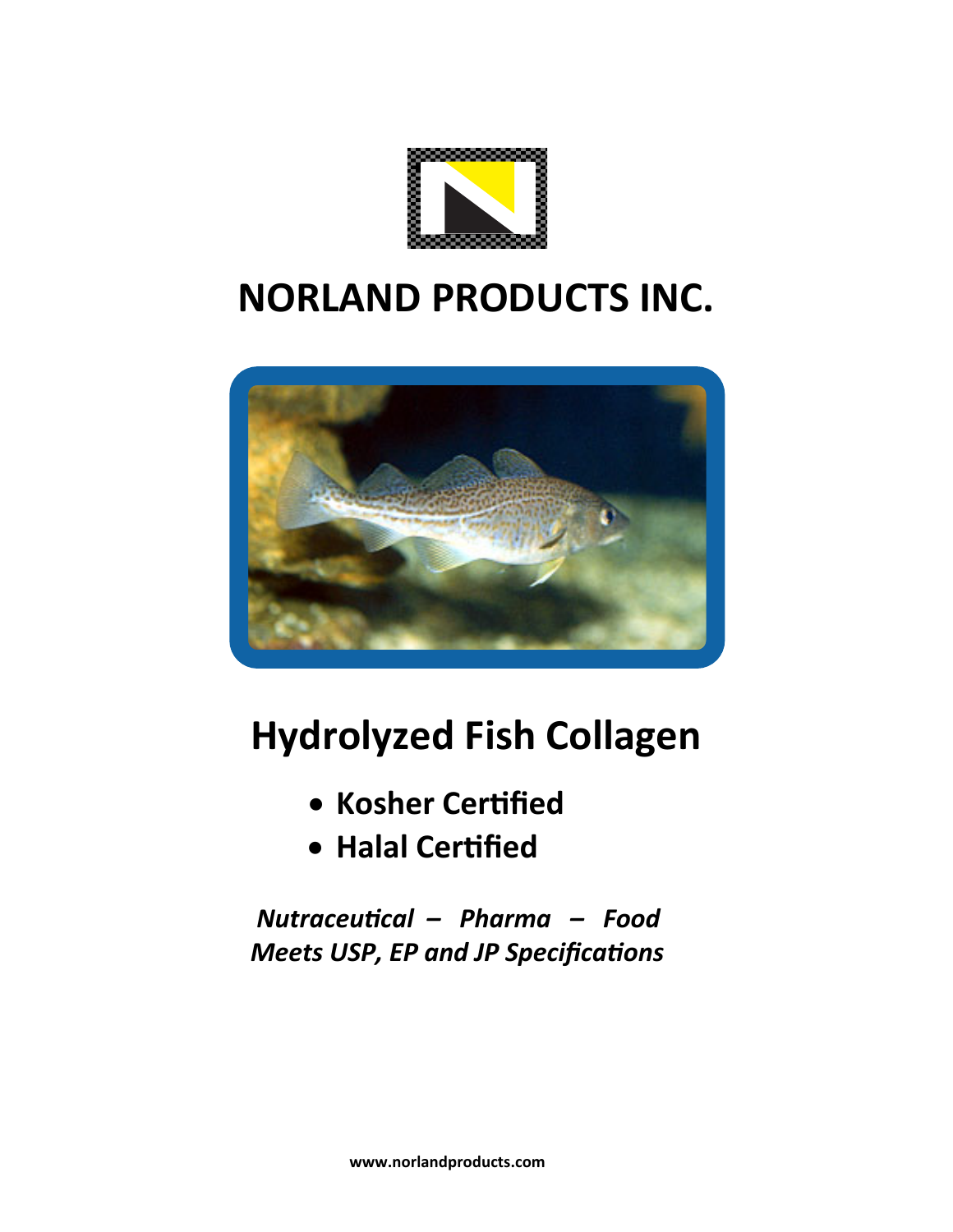## **Hydrolyzed Fish Collagen**



Hydrolyzed Fish Collagen is a pure protein made up of amino acids<sup>1.</sup> These are the basic structural group for all proteins. While all proteins are made up of amino acids, not all proteins are collagen.

Collagens from all sources are composed of the same amino acids and have the same Chemical Abstract Service<sup>2</sup> number 68410-45-7 no matter if they come from fish, cattle or pigs. The difference is the amino acids are in

slightly different percentages and the acceptance or confidence that consumers place in the source, manufacturing and purity.

Everyone needs to consume protein in order to provide the nutrition needed for daily life. If you are reducing your consumption of red meat, our Hydrolyzed Fish Collagen can readily be added to your diet to insure you obtain the necessary protein. There's no cholesterol, sugar or fat in our protein so it can be added to meals to provide a pure protein boost. When collagen is hydrolyzed, the protein molecules are broken into smaller molecules. A hydrolyzed protein will be easier to digest and will be absorbed by the body faster and easier than a non-hydrolyzed protein.

The Norland Hydrolyzed Fish Collagen (HFC) is manufactured from collagen which is the principal protein found in all animal skin and bones. While animal collagen is typically extracted from cattle or pig skin, our fish collagen is produced from the skins of wild, deep-sea, ocean fish such as cod, haddock and pollock. Wild fish have no possibility of being exposed to antibiotics or hormones as is possible with farm raised animals or fish $3$ . In addition, only the skins of kosher fish<sup>4</sup> are used, so the HFC is able to meet the strict kosher standards of the Orthodox Union. http://www.ou.org These same skins and manufacturing conditions also meet the stringent standards of the Halal Food Council of South East Asia. http://halalfoodcouncil.info

Norland HFC is manufactured in Canada by Kenney & Ross Limited, a facility dedicated to marine products. At this

facility the skins from the wild, deep sea fish are collected from food fish processors in Canada, the U.S. and Europe to provide quality raw material. Prior to any extraction, the skins receive a lengthy wash with copious amounts of water. This step cleans the collagen and reduces the allergens to undetectable levels. It is only then that the collagen is ready to be hydrolyzed with a food grade acid and then further hydrolyzed with a food grade enzyme to break down the collagen's molecular weights. No genetically modified materials are used in this product or in any of our Fish Gelatins or Collagens. After filtering, purification and concentration, the HFC is sterilized and spray dried to produce the powder that you receive.



The HFC is pure protein and is very water soluble with no off odor or taste. It can be used as a concentrated protein or additive for nutraceutical, cosmetic or food applications and will exceed the purity requirements of the United States, European and Japanese Pharmacopeias for gelatin.

- 1. Amino Acids are the chemical units or "building blocks" of the body that make up proteins. Protein substances make up the muscles, tendons, organs, glands, nails, and hair. Growth, repair and maintenance of all cells are dependent upon them. Next to water, protein makes up the greatest portion of our body weight. Amino Acids that must be obtained from the diet are called "Essential Amino Acids". Amino Acids that the body can manufacture from other sources are called "NonEssential Amino Acids." *www.realtime.net/anr/aminoacd.html*
- 2. CAS registry numbers are unique numerical identifiers for *chemical compounds*. They are also referred to as CAS numbers or CAS RNs. The Chemical Abstract Service, a division of the American Chemical Society, assigns these identifiers to every chemical that has been described in the literature. About 20 million compounds have received a CAS number so far, with about 4,000 new ones being added each day. The intention is to make database searches more convenient, as chemicals often have many names. Almost all *molecule databases today allow searching by CAS number. www.knowledgerush.com/kr/encyclopedia/CAS\_number/*
- 3. Barrionuevo A., Chile's Antibiotics Use on Salmon Farms Dwarfs That of a Top Rivals's, NY Times, July 26, 2009 *www.nytimes.com/2009/07/27/world/americas/27salmon.html?\_r=1*
- 4. A fish that is kosher will have scales and fins such as cod, pollock and haddock. Examples of non-kosher fish are catfish, sharks, eels and rays. All the skins used to produce our collagen are from food fish processing plants in Canada, the United States and Europe

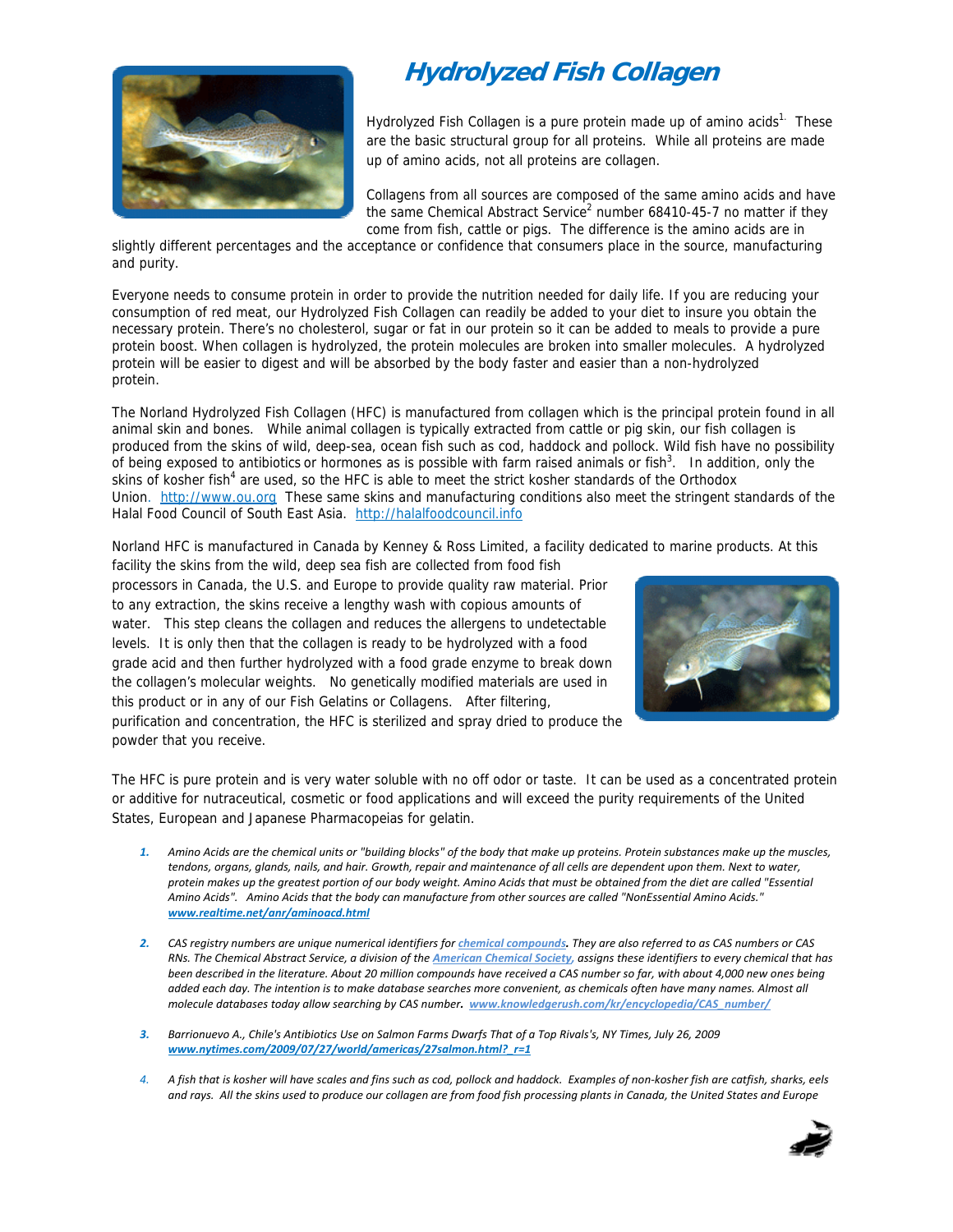## **Research and the Health Benefits(a) of Hydrolyzed Collagen**

#### **Osteoarthritis and Osteoporosis**

Many studies have been performed to determine if collagen hydrolysates help in the treatment of osteoarthritis and osteoporosis. Moskowitz<sup>1</sup> reviewed the status of collagen hydrolysates in 2000 and Bello<sup>2</sup> in 2006. Moskowitz concluded that, "Collagen hydrolysate is of interest as a therapeutic agent of potential utility in the treatment of osteoarthritis and osteoporosis. Its high level of safety makes it attractive as an agent for long-term use in these chronic disorders." Bello concluded, "A growing body of evidence provides a rationale for the use of collagen hydrolysate for patients with OA."



Laboratory tests indicate that the increased production of joint cartilage may be initiated by the ingestion of the hydrolyzed collagen while patient testing indicates that some of the peptide groups thought to be required to produce cartilage are absorbed by the blood<sup>3</sup>. It is not conclusive whether the cartilage growth is initiated by the presence of the hydrolyzed collagen or whether the hydrolyzed collagen provides the peptide chains for growth. It's possible that the increased production of joint cartilage is caused by one or both mechanisms.

- 1. Moskowitz R.W., Role of collagen hydrolysate in bone and joint disease, Seminars Arthritis Rheum 2000: Oct; 30(2):87-99
- 2. Bello A.E., Collagen hydrolysate for the treatment of osteoarthritis and other joint disorders: a review of the literature, Current Medical Research *Opinions 2006: Nov;22(11):2221‐32*
- 3. Ohara H, Comparison of quantity and structures of hydroxyproline-containing peptides in human blood after oral ingestion of gelatin hydrolysates from *different sources, Journal Agric Food Chem, 2007 Feb 21;55(4):1532‐5*

#### **Healthy Hair, Skin and Nails**

Hydrolyzed Fish Collagen contains much larger amounts of the amino acids glycine and proline than many other proteins. These amino acids are necessary for promoting healthy tissue growth of hair, skin and nails. A recommended dose of 10 grams (2 tablespoons) a day in the diet is optimum.

Recent studies in Europe and Japan have indicated the benefit of consuming 10 grams of hydrolyzed collagen to improve skin hydration and reduce the number of micro and deep wrinkles compared to a placebo $1$ .

*1. Leong K., Can a Collagen Supplement Help Aging Skin? May 9, 2009 http://www.healthmad.com/Aging/Can‐a‐Collagen‐Supplement‐Help‐Aging‐Skin.699651*

#### **Protein Supplement**

Since collagen is a pure protein, it has many applications as a protein supplement<sup>1</sup>. It can be added either to diet or supplement formulas to readily increase the protein in a meal or drink to provide optimal nutritional support.

1. Castellanos VH Litchford MD, Campbell WW, Modular Protein Supplements and Their Application for Long-Term Care, Nutrition in *Clinical Practice 2006: Vol 21, No. 5, 485‐504*

#### **Easy to Digest**

Our Hydrolyzed Fish Collagen has been treated with a non-GMO food grade enzyme to provide low molecular weight protein for easy digestion. The ease of digestion will appeal to consumers with digestive issues. It also helps provide a full feeling (satiety) for consumers who are trying to lose weight. Collagen contains 7 of the 8 essential amino acids. It lacks tryptophan which can easily be obtained from many foods such as eggs, poultry, fish, milk or cheese.

**(a) The Food and Drug Administration has not evaluated these statements. This product is not intended to diagnose, treat, cure, or prevent any disease.**